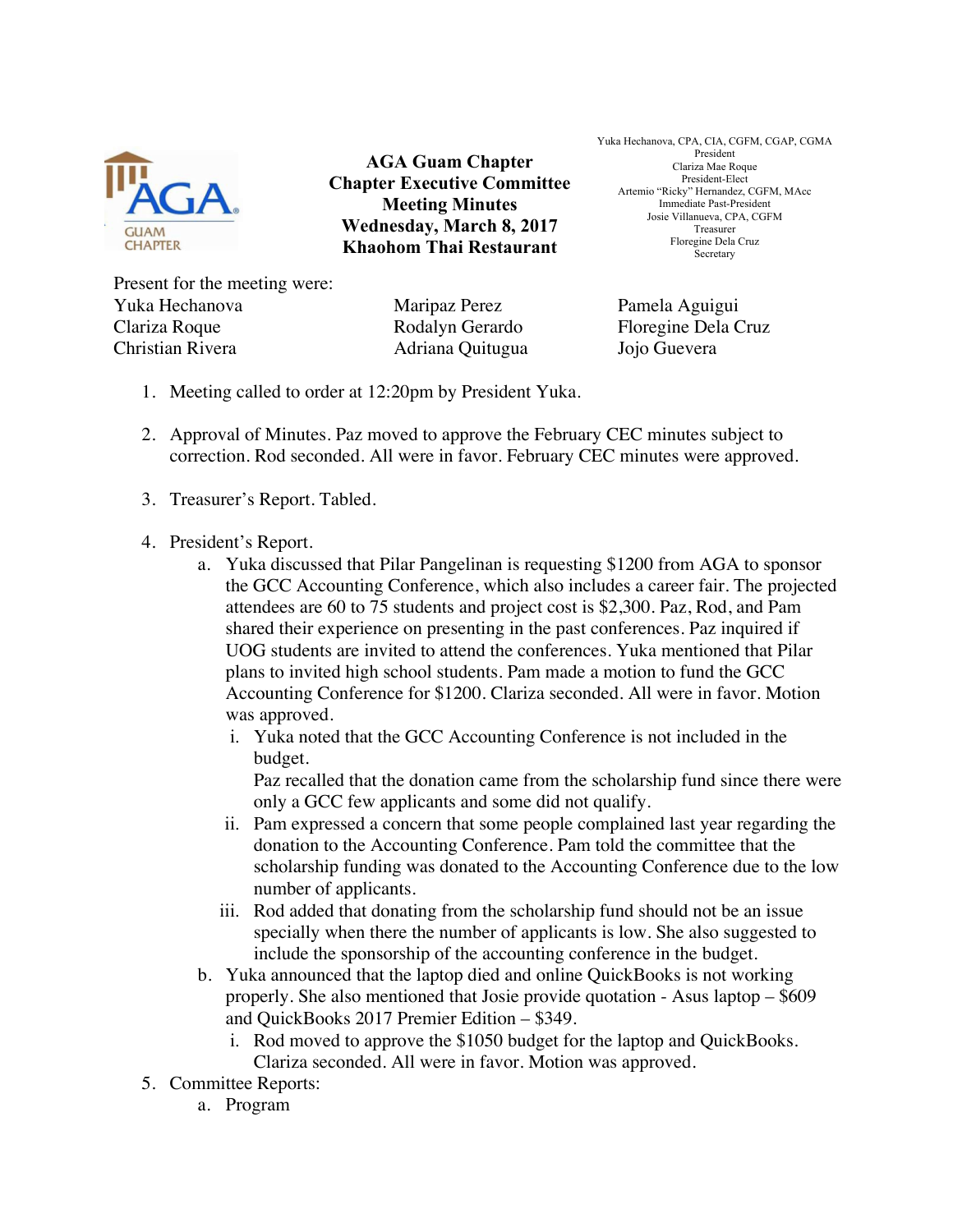- i. Yuka stated that Joseph Bradley confirmed to present on the update on the Guam economy. March General Membership Meeting is a CPE event and free for CGFM.
- ii. Clariza provided an update from Ricky regarding the CGFM proclamation. Senator BJ Cruz is willing to introduce and present the CGFM resolution before March 22 on the Guam Congress Building.
- b. Education
	- i. Rod mentioned that the Excel training has around 24 attendees. We discussed providing sandwich or snacks and water for the training. The training fee is \$50 for AGA members, \$70 for GSCPA, and \$100 for non-members.
	- ii. Rod discussed that someone made an inquiry via AGA website on the CGFM review course. Rod stated that we have an option to choose 5-day or 6-day review course.
		- 1. Option 1: 5-day condensed review course. The CGFM review cost is around \$22,000 for 20-30 participants. Maximum of 30 participants.
		- 2. Option 2: 6-day training, Wednesday to Friday, Monday to Wednesday. The CGFM review cost is around \$22,000 for 20-30 participants, which includes the instructor fees and expenses, three CGFM study guides for each participant, and 30 exam vouchers. The review course can accommodate a maximum of 35 participants. AGA National will charge extra \$950 per member over 30 members.

Rod added that the estimated cost for the hotel venue and food is around \$6,000.

- iii. Yuka told the committee to limit participants to 30 members.
- iv. Paz inquired on the exam vouchers whether it for one part or three parts. Rod will verify with the AGA National on the details of the exam vouchers.
- v. Rod and Paz suggested UOG and GPA as the venue of the review course.
- vi. The committee decided to hold the review course in August. Paz suggested to the first week of August. Rod will check the availability of the suggested venue on August 2 to August 9.
- vii. Jojo mentioned that some members are interested in participating in the review course. He also suggested providing a range of dates to check the availability of the speakers.
- c. CGFM
	- i. Jojo is finalizing the resolution, and then he will submit it to Ricky.
	- ii. We have currently over 220 members and 21 active members.
	- iii. The resolution will be given on before the March general membership meeting at the New Guam Congress Building in Hagatna. Jojo stated that the CGFM will be recognized on the March general membership meeting.
	- iv. Paz inquired on the standpoint of AGA Guam Chapter on the application of the CGFM incentive law on all Government of Guam (GovGuam) agencies. Jojo agreed that incentive law should be applicable to all GovGuam agencies.
		- 1. Yuka stated that there is different process in the autonomous agencies compared to the line agencies, which follow the Department of Administration's rules.